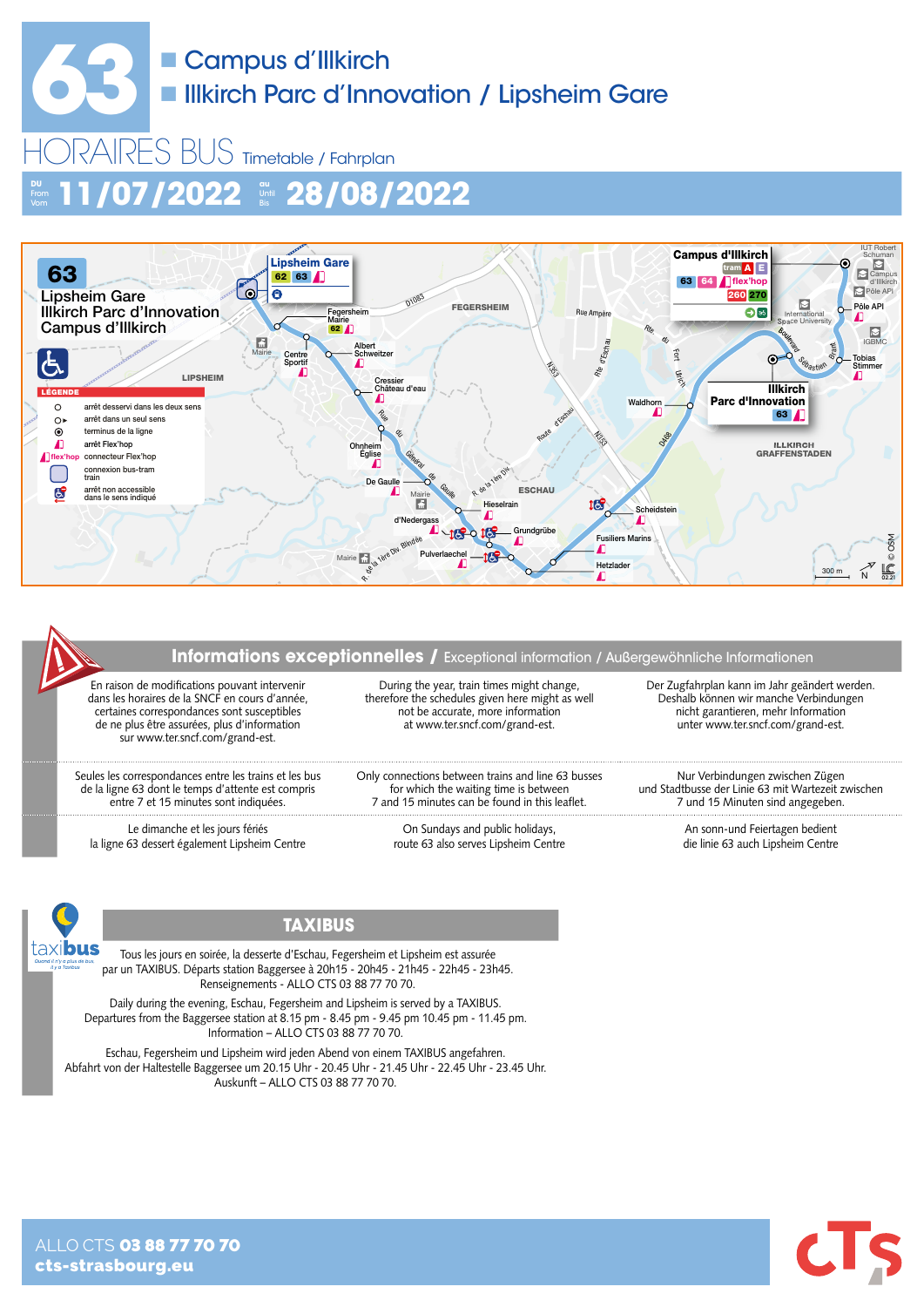## 63 **Direction / Richtung Lipsheim Gare**

| <b>CAMPUS D'ILLKIRCH</b>                      | 5 0 5   | 5 3 5 | 6 0 3                                                                                                                         | 6 3 3       | 7 0 3       | 7 30  | 748   | 803         | 8 18  | 8 3 1       | 848   | 9 0 3       | 9 32 |       |                   |       |      | 10 02 10 32 11 02 11 32 12 02 12 32 13 02 13 32 14 02 14 32                   |               |             |  |
|-----------------------------------------------|---------|-------|-------------------------------------------------------------------------------------------------------------------------------|-------------|-------------|-------|-------|-------------|-------|-------------|-------|-------------|------|-------|-------------------|-------|------|-------------------------------------------------------------------------------|---------------|-------------|--|
| <b>ILLKIRCH PARC D'INNOVATION</b>             | 5 10    | 540   | 608                                                                                                                           | 6 3 8       | 709         | 7 36  | 7 5 3 | 809         | 8 2 3 | 8 3 8       | 8 5 3 | 909         | 9 37 | 10 07 | 10.37             | 11 07 | 1137 | 12 07 12 37                                                                   | 13 07 13 37 1 | 14 07 14 37 |  |
| <b>HETZLADER</b>                              | 5 1 6   | 546   | 6 14                                                                                                                          | 644         | 7 15        | 744   |       | 8 1 5       |       | 8 4 5       |       | 9 15        |      |       |                   |       |      | 9 43 10 13 10 43 11 13 11 43 12 13 12 43 13 13 13 43 14 13 14 43              |               |             |  |
| <b>HIESELRAIN</b>                             | 5 1 9   | 549   | 6 17                                                                                                                          | 647         | 7 18        | 748   |       | 8 1 8       |       | 849         |       | 9 18        | 946  |       |                   |       |      | 10 16   10 46   11 16   11 46   12 16   12 46   13 16   13 46   14 16   14 46 |               |             |  |
| <b>CRESSIER CHATEAU D'EAU</b>                 | 521     | 5 5 1 | 6 19                                                                                                                          | 649         | 7 20        | 7 51  |       | 8 20        |       | 8 5 3       |       | 9 21        | 949  |       |                   |       |      | 10 19 10 49 11 19 11 49 12 19 12 49 13 19 13 49 14 19 14 49                   |               |             |  |
| <b>LIPSHEIM GARE</b>                          | 5 26    | 5 5 6 | 6 24                                                                                                                          | 6 54        | 7 26        | 7 57  |       | 8 2 6       |       | 8 5 8       |       | 9 26        |      |       |                   |       |      | 9 54 10 24 10 54 11 24 11 54 12 24 12 54 13 24 13 54 14 24 14 54              |               |             |  |
| DEPARTS Les DE LA GARE DE FEGERSHEIM-LIPSHEIM | $5.35*$ |       | 6 3 3                                                                                                                         | 707         | 7 3 4       | 8 0 4 |       | 8 3 4       |       | 9 0 6       |       |             |      |       |                   |       |      | 13 04                                                                         |               |             |  |
| ARRIVÉES Les EN GARE DE STRASBOURG            | $547*$  |       | 646                                                                                                                           | <b>7</b> 19 | <b>7</b> 46 | 8 18  |       | 847         |       | 9 18        |       |             |      |       |                   |       |      | 13 17                                                                         |               |             |  |
|                                               |         |       |                                                                                                                               |             |             |       |       |             |       |             |       |             |      |       |                   |       |      |                                                                               |               |             |  |
| <b>CAMPUS D'ILLKIRCH</b>                      |         |       | 15 02   15 32   16 01   16 28   16 43   16 58   17 13   17 28   17 43   17 58   18 13   18 28   18 43   18 58   19 28   20 00 |             |             |       |       |             |       |             |       |             |      |       |                   |       |      |                                                                               |               |             |  |
| <b>ILLKIRCH PARC D'INNOVATION</b>             |         |       | 15 07 15 37 16 06                                                                                                             |             | 16 33 16 48 | 1703  | 17 18 | 17 33 17 48 |       | 18 03 18 18 |       | 18 33 18 48 |      | 1903  | 19 33 20 05       |       |      |                                                                               |               |             |  |
| <b>HETZLADER</b>                              |         |       | 15 13 15 43 16 12 16 40                                                                                                       |             |             | 17 10 |       | 1740        |       | 18 10       |       | 1840        |      |       | 19 10 19 39 20 11 |       |      |                                                                               |               |             |  |
| <b>HIESELRAIN</b>                             |         |       | 15 16 15 46 16 15 16 43                                                                                                       |             |             | 17 14 |       | 1744        |       | 18 14       |       | 1844        |      |       | 19 13 19 42 20 14 |       |      |                                                                               |               |             |  |
| <b>CRESSIER CHATEAU D'EAU</b>                 |         |       | 15 19 15 49 16 18 16 46                                                                                                       |             |             | 17 18 |       | 1748        |       | 18 18       |       | 1848        |      |       | 19 15 19 44 20 16 |       |      |                                                                               |               |             |  |
| <b>LIPSHEIM GARE</b>                          |         |       | 15 24 15 54 16 23 16 51                                                                                                       |             |             | 17 24 |       | 17 54       |       | 18 24       |       | 18 54       |      |       | 19 20 19 49 20 21 |       |      |                                                                               |               |             |  |
| DÉPARTS Les DE LA GARE DE FEGERSHEIM-LIPSHEIM |         |       |                                                                                                                               |             |             |       |       | 1804        |       | 18 34       |       |             |      |       |                   |       |      |                                                                               |               |             |  |
| ARRIVÉES COL EN GARE DE STRASBOURG            |         |       |                                                                                                                               |             |             |       |       | 18 17       |       | 18 47       |       |             |      |       |                   |       |      |                                                                               |               |             |  |
|                                               |         |       |                                                                                                                               |             |             |       |       |             |       |             |       |             |      |       |                   |       |      |                                                                               |               |             |  |

\*Ce tex ne circule pas du 18 juillet au 19 août 2022.

## 63 **Direction / Richtung Campus d'Illkirch**

| DEPARTS Ler DE LA GARE DE STRASBOURG        |              |                                                                                           |       |             | 707               |       |       |       |       |       |       |       |             |                         |              |              |      |                   |      |       |                                               |                                                                                               |       |
|---------------------------------------------|--------------|-------------------------------------------------------------------------------------------|-------|-------------|-------------------|-------|-------|-------|-------|-------|-------|-------|-------------|-------------------------|--------------|--------------|------|-------------------|------|-------|-----------------------------------------------|-----------------------------------------------------------------------------------------------|-------|
| ARRIVÉES Cer EN GARE DE FEGERSHEIM-LIPSHEIM |              |                                                                                           |       |             | 7 19              |       |       |       |       |       |       |       |             |                         |              |              |      |                   |      |       |                                               |                                                                                               |       |
| <b>LIPSHEIM GARE</b>                        | 5 3 2        | 602                                                                                       | 6 32  | 702         | 7 3 3             |       | 8 0 1 |       | 8 31  | 904   | 9 3 3 | 1002  |             | $1032$ 11 02            |              | $1132$ 12 02 |      |                   |      |       |                                               | 12 32 13 02 13 32 14 02 14 32 15 02                                                           | 1532  |
| <b>CRESSIER CHATEAU D'EAU</b>               | 5 3 6        | 606                                                                                       | 6 36  | 707         | 7 38              |       | 807   |       | 8 3 7 | 909   | 9 38  | 1007  | 10 37       | 1107                    | $1137$ 12 07 |              |      | 12 37 13 07 13 37 |      | 14 07 | 14 37                                         | 1507                                                                                          | 15 37 |
| <b>HIESELRAIN</b>                           | 540          | 610                                                                                       | 640   | <b>7</b> 12 | 743               |       | 8 1 1 |       | 842   | 9 13  | 942   | 10 11 | 1041        | 11 11 1                 | 11 41        | 1211         | 1241 | 1311              | 1341 | 14 11 | 1441                                          | 15 11                                                                                         | 1541  |
| <b>HETZLADER</b>                            | 5 4 3        | 6 13                                                                                      | 643   | 7 15        | 746               |       | 8 1 5 |       | 845   | 9 16  | 945   |       |             |                         |              |              |      |                   |      |       |                                               | 10 14   10 44   11 14   11 44   12 14   12 44   13 14   13 44   14 14   14 44   15 14   15 44 |       |
| <b>ILLKIRCH PARC D'INNOVATION</b>           | 549          | 6 19                                                                                      | 649   | <b>723</b>  | 7 54              | 8 0 7 | 8 2 2 | 8 37  | 8.52  | 9 22  | 9 51  | 10 20 |             | 10 50 11 20 11 50 12 20 |              |              |      |                   |      |       | 12 50   13 20   13 50   14 20   14 50   15 20 |                                                                                               | 15,50 |
| <b>CAMPUS D'ILLKIRCH</b>                    | 5 5 4        | 624                                                                                       | 655   | 7 29        | 801               | 8 1 3 | 8 2 8 | 843   | 8 5 8 | 9 27  |       |       |             |                         |              |              |      |                   |      |       |                                               | 9 56 10 25 10 55 11 25 11 55 12 26 12 56 13 26 13 56 14 25 14 55 15 25 15 56                  |       |
| DEPARTS Ler DE LA GARE DE STRASBOURG        |              | 1601                                                                                      |       |             |                   | 1707  |       | 17 37 |       | 18 07 |       |       |             |                         |              |              |      |                   |      |       |                                               |                                                                                               |       |
| ARRIVÉES Les EN GARE DE FEGERSHEIM-LIPSHEIM |              | 16 13                                                                                     |       |             |                   | 17 19 |       | 1749  |       | 18 19 |       |       |             |                         |              |              |      |                   |      |       |                                               |                                                                                               |       |
| <b>LIPSHEIM GARE</b>                        |              | 16 02 16 28                                                                               |       | 1655        |                   | 17 26 |       | 17 56 |       | 18 26 |       | 18 56 |             | 19 26 19 56 20 25       |              |              |      |                   |      |       |                                               |                                                                                               |       |
| <b>CRESSIER CHATEAU D'EAU</b>               |              | 16 07 16 33                                                                               |       | 16 59       |                   | 17 30 |       | 1800  |       | 18 31 |       | 1901  |             | 19 30 20 00 20 29       |              |              |      |                   |      |       |                                               |                                                                                               |       |
| <b>HIESELRAIN</b>                           | $1611$ 16 37 |                                                                                           |       | 1704        |                   | 17 35 |       | 1805  |       | 18 35 |       | 1904  | 19 34 20 04 |                         | 20 33        |              |      |                   |      |       |                                               |                                                                                               |       |
| <b>HETZLADER</b>                            |              | 16 14 16 40                                                                               |       | 1707        |                   | 17 38 |       | 1808  |       | 18 38 |       | 1907  | 19 37       | 2007                    | 20 36        |              |      |                   |      |       |                                               |                                                                                               |       |
| <b>ILLKIRCH PARC D'INNOVATION</b>           |              | 16 20 16 46                                                                               | 16 58 |             | 17 15 17 30 17 46 |       | 17 59 | 18 16 | 18 29 | 1845  | 18 59 |       |             | 19 13 19 43 20 13 20 42 |              |              |      |                   |      |       |                                               |                                                                                               |       |
| <b>CAMPUS D'ILLKIRCH</b>                    |              | 16 26 16 52 17 04 17 24 17 36 17 54 18 05 18 24 18 35 18 50 19 04 19 18 19 48 20 17 20 47 |       |             |                   |       |       |       |       |       |       |       |             |                         |              |              |      |                   |      |       |                                               |                                                                                               |       |